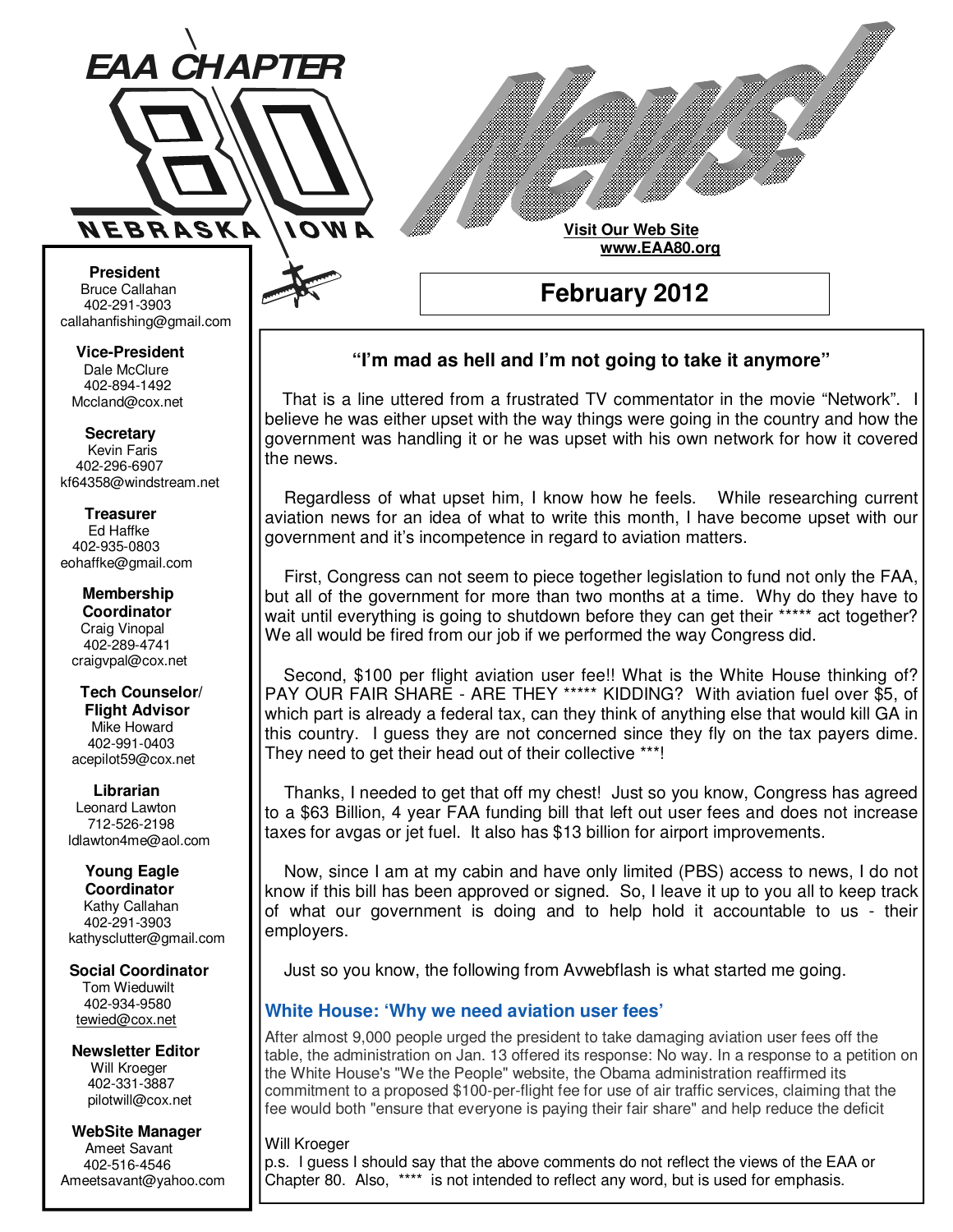| $\mathcal T$ ebruary Meeting Time & Location<br>This month's meeting is Monday February 13th at 7PM at<br>Hangar One at Millard airport in Omaha. The airport is still<br>located on South 132nd Street between Q and Harrison.<br>See ya there.<br>$f$ ebruary Program.                                                                                                                                                                                                                                                                                                                                                                                                                    | May 5&6th Sound of Speed Airshow<br>St. Joseph, MO<br>May 31- National Biplane Fly-in<br>Junction City, KS<br>June 3rd See separate email for info<br>June 2nd Fly-in (B) 8-11<br>Council Bluffs, IA<br>June 7th - WACO Club Fly-in<br>Maryland Heights, MO<br>June 10th (could not find airport, will update)<br>June 16th 3rd Annual Fly-in (B) 7-12<br>Chariton, IA<br>June 16th 6K9 Fly-in (B) 7-10<br>Keosauqua, IA<br>June 17th 67th Annual Fly-in (B) 7-11<br>Harlan, IA                                                                                                                                                                                                                                                                                                                                                                               |
|---------------------------------------------------------------------------------------------------------------------------------------------------------------------------------------------------------------------------------------------------------------------------------------------------------------------------------------------------------------------------------------------------------------------------------------------------------------------------------------------------------------------------------------------------------------------------------------------------------------------------------------------------------------------------------------------|---------------------------------------------------------------------------------------------------------------------------------------------------------------------------------------------------------------------------------------------------------------------------------------------------------------------------------------------------------------------------------------------------------------------------------------------------------------------------------------------------------------------------------------------------------------------------------------------------------------------------------------------------------------------------------------------------------------------------------------------------------------------------------------------------------------------------------------------------------------|
| Our very own Bob Cartwright will be talking about his RV-<br>7. Some of us got to see it years ago when we did the<br>Chapter Project tours. Bob will bring the RV-7 if the<br>weather is nice.<br><b>Annual Dues.</b><br>It's annual dues renewal time again!! Similar to last year,<br>individual chapter dues are \$25.00. If desired, dues may                                                                                                                                                                                                                                                                                                                                          | <b>1954 Aerocar offered for sale</b><br>There are only six Aerocars left from the 1950s and `60s<br>when inventor Molt Taylor hoped to put airplanes both on<br>the highway and on the airport. One of them is for sale for<br>\$1.25 million. Courtesy Aircraft located in Rockford, Ill., is<br>brokering the sale of Aerocar N101D most recently owned<br>by Greg Herrick's Yellowstone Aviation and on display at<br>the Golden Wings Flying Museum at Anoka County/Blaine                                                                                                                                                                                                                                                                                                                                                                                |
| be paid up to 3 years in advance for a total of \$75.00.<br>Please remit checks made out to "EAA Chapter 80" to:<br>EAA Chapter 80<br>c/o Craig Vinopal, Membership Coord.<br>17008 Decatur St.<br>Omaha, NE 68118-2838                                                                                                                                                                                                                                                                                                                                                                                                                                                                     | Airport 10 miles north of Minneapolis. The aircraft was<br>serial No. 3 and won a United States type certificate.<br>From AOPA epilot<br><b>AUSTRALIA GROUNDS OLDER BONANZAS</b><br>Australia has grounded all older-model Beech Bonanzas,<br>Debonairs and Twin Bonanzas with the single pole style                                                                                                                                                                                                                                                                                                                                                                                                                                                                                                                                                          |
| OR save the postage, and bring your payment to the<br>February meeting which is the 2012 membership dues<br>deadline.<br>Talking about annual stuff<br>The Online aircraft registration deadline is approaching.<br>Miss this deadline and your aircraft will be grounded. The<br>FAA requires all aircraft registered prior to Oct. 1, 2010 to<br>re-register. The trick is to wait until you receive a letter<br>from the FAA with a code to be used when re-registering<br>online. If you have not received this letter or are<br>concerned, go to the FAA website for more info.<br>http://www.faa.gov/license certificates/aircraft certification/<br>Aircraft registry/reregistration | yoke attachment. The Civil Aviation Safety Administration<br>(CASA) issued an airworthiness directive (AD) (PDF, one<br>of four) on Beech model 33, 35-33, 35, 36 and 50 aircraft<br>banning further flight (except for a single positioning flight)<br>until the forward elevator cables have been inspected. The<br>AD was issued after a cable failed on a Bonanza just<br>before takeoff and inspection of a similar aircraft revealed<br>damage to its cable in the same location. If the cable is<br>frayed, it must be replaced before further flight and cables<br>not showing any damage that are more than 15 years old<br>have to be replaced within 60 days. Only aircraft that have<br>had new cables since their last annual are exempt.<br>Although the AD applies only to Australian-registered<br>aircraft, things like this tend to spread. |
| Spring must be around the corner because I have<br>received a lot of Fly-in notices. See below.<br><b>EVENTS:</b> $(B)$ - Breakfast / $(L)$ - Lunch<br>1st Sat<br>Chapter 1055 (B) (0800-1000)<br>York, NE<br>3rd Sat<br>Chapter 569 (B) (0800-1000)<br>Crete, NE<br>Sporty's Hot Dog Fly-in<br>Feb 18th<br>CAF Great Plains Wing 2nd Annual Chili<br>Mar 24th<br>Fly-in & Open House 11-1<br>Council Bluffs, IA<br>Iowa State Flying Cyclones<br>Apr 14th<br>Annual Fly-in (B) 7-12<br>Ames, IA                                                                                                                                                                                            | <b>OLD NEWS:</b><br>Anyone interested in being the newsletter editor or<br>website master? These two positions have been held by<br>the same two people for a number of years. The web site<br>position needs to be filled as soon as possible while there<br>still is time on the newsletter. Talk to Ameet or myself if<br>interested.                                                                                                                                                                                                                                                                                                                                                                                                                                                                                                                      |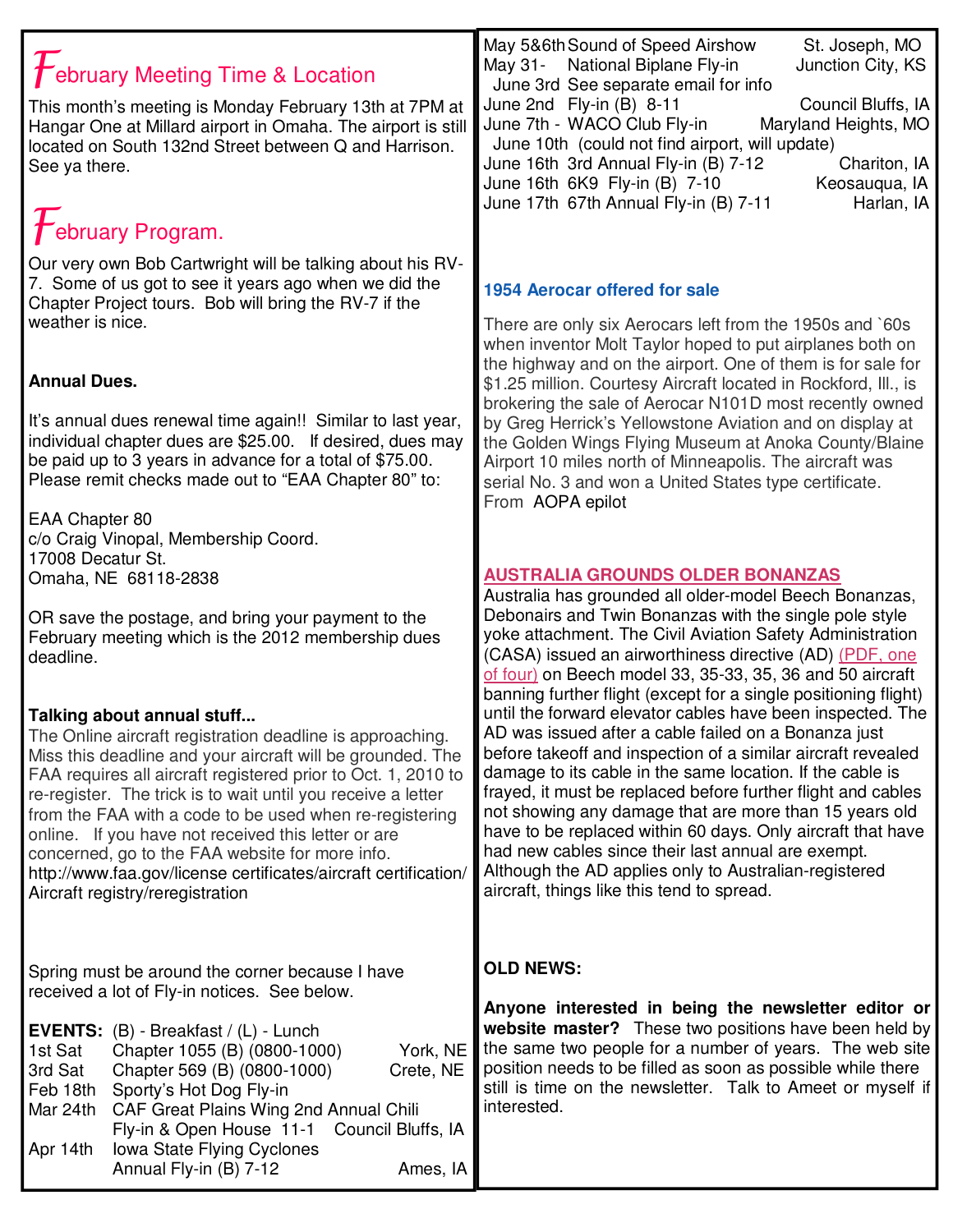#### *EAA Chapter 80*  January 14, 2012 Official Meeting Minutes

Sorry, no minutes. We will have to review them at the meeting. I am currently at my cabin in the woods which is more than a 40 minute drive to the closest internet source. Therefore, I will make the drive to send out the newsletter but driving it twice just to retrieve the minutes is …

**Aircraft for Sale new price!!**: 1975 Archer II, N70GK Blue-White-Maroon, 1975 Archer II N70GK Blue-White-Maroon. Good Paint (2000) and Interior (new upholstery 2005), Hangered at Millard (MLE), Fresh Annual 1 April 11 plus all 24 Month IFR Certs, Garmin Stack with a 430W plus KN64 DME and second nav/radio (KX155), AeroGuard Back up Vacuum and Century I AutoPilot, 2156 on engine, good pressures and clean oil.

Asking \$38,500 (Vref \$44, 500) Contact Jim Ratte at jrnuke@cox.net or 402-964-2645 Jim also has a pair of Bose Aviation Headsets X (original \$991) on sale for \$600 and an ICOM IC-A24 Nav/Com Handheld Transceiver for \$225.

**For sale 1/4 ownership in a 1956 Cessna 172** four seat plane. Aircraft is hangared at Millard-(MLE). Aircraft has an STC for autogas. Share cost is \$7500.00, hourly rate is \$25.00 dry. Hangar rent (\$150.00 a mo.) and insurance (\$750.00 approx.yr.) are shared between 3 owners (for now). An ideal trainer/first aircraft or time builder. If interested, call Ken Bahr at 402-559-0133.

## **Possible Cessna 195 Partnership Opportunity!**

Have you always dreamed of owning a timeless radial engine, tail wheel, 5 seat aircraft? Me too! I am considering starting a 3 or 4 person partnership in a Cessna 195 that would be based in Plattsmouth, NE (KPMV). The candidate aircraft would be a well maintained and fully IFR capable 195B. The up front cost would be approximately \$25/k per member, \$150/mo/ea fixed cost and \$150/hr wet variable cost. Members would need airplane single engine land, high performance and tail wheel endorsement with  $200+$  hours total and  $40+$  hours of tail wheel time (pending insurance approval). If interested, contact Brian Peterson brian@epetersons.com 402-960-0011

# **\*\*\*J3 CUB and Mustang for sale\*\*\***

An Oklahoma 1946 J 3 Cub. It was built on August 7, 1946 and was the 7th one off the line in Oklahoma city, Oklahoma. The rebuild project is 98% complete airplane with many spare parts. It comes with an A65 continental engine (minus the cylinders) and a lot of spare parts.

Asking \$15,000. Want the Cub to go to a good home - someone that loves cubs and doesn't intend to build it for resale. 1970 Mustang Convertible, 351 V 8 Windsor 2 barrel carb, 107,000 original miles, unrestored A/C and is an Automatic. Asking \$5000.

**For more info contact Jan Daniels at:** Home: 402-493-0789 Cell: 402-670-2375 **Or her son Deny at: Pittsspecial1972@yahoo.com CELL: 386-847-4037 (leave a message)** 

**Wanted:** Steve Farner is looking to join or create a partnership for a heavy single (6-place) or light twin. Blair airport (BTA) is preferred, but would consider other options also. He can be reached at steve.farner@bellevue.edu, or at 402- 690-8751.

#### **Tail/Strobe Light for Sale.**

Bob Cartwright has a Whelen A500A Tail/Strobe light with a Aeroflash Power Supply 152-0007 that was removed from a RV-7 for sale. New \$250, for sale at \$125. See it at the February meeting or call him if you can not wait.